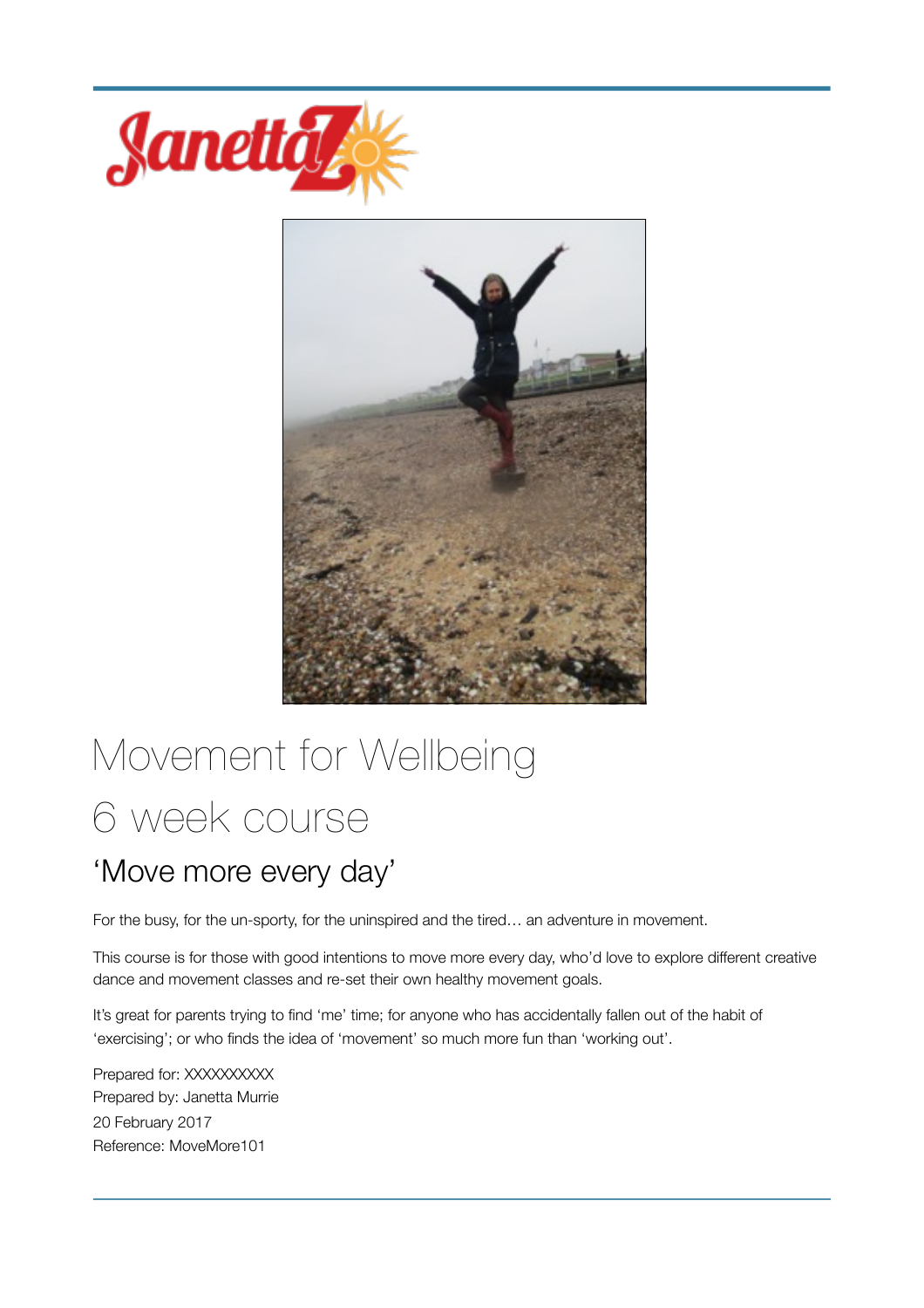# EXECUTIVE SUMMARY

### **Objective**

To encourage and inspire an increased level of active movement in populations who may be at risk of not having enough movement in their day. To do this in order to maintain and increase health and wellbeing and to avoid health problems associated with a lack of activity and social connection.

### **Solution**

- To design and deliver a programme of varied movement and dance classes over a six week period (programme to be created with you from the outline below).
- Facilitated discussions and games To introduce information and discussion about the physical aspects of movement, the benefits of moving and the risks associated with a lack of movement. Also to discuss and explore the wider styles of movement we can put into our day. (All in a fun way).
- To facilitate participants production of their own plan, showing how they can achieve 'more movement every day' in a way that they enjoy and can fit into their lives.
- To provide access to the 'MoveMoreEverydayTakeTen01' a set of six ten-minute movement routines to fit into busy days.
- To provide access to the 'MoveMoreEverydayThreeMinutes01' a set of six three-minute fixes to squeeze even more movement into the day.
- Opportunity to connect via social media and newsletter for future MoveMoreEveryday inspiration, information, discussion, workshops and events.

### **Project Outline**

Each workshop will have three sections: a movement based class, a dance or dance-exercise class and a facilitated activity and discussion around movement and health. An example outline is indicated below but can be tailored with you for your intended audience.

The course cost includes all preparation and materials as well as liaising with and organising additional instructors as needed for additional specialisms.

| Workshop 1 | Pilates Matwork | FitSteps (Ballroom &<br>Latin Dance-fitness)          | Movement 101 -<br>exploring the why, where<br>how and what                                            |
|------------|-----------------|-------------------------------------------------------|-------------------------------------------------------------------------------------------------------|
| Workshop 2 | Pilates/Barre   | Merengue introduction<br>FitSteps (all Latin special) | Body bits - Bones,<br>muscles and more -<br>strength, flexibility,<br>balance - goals around<br>each. |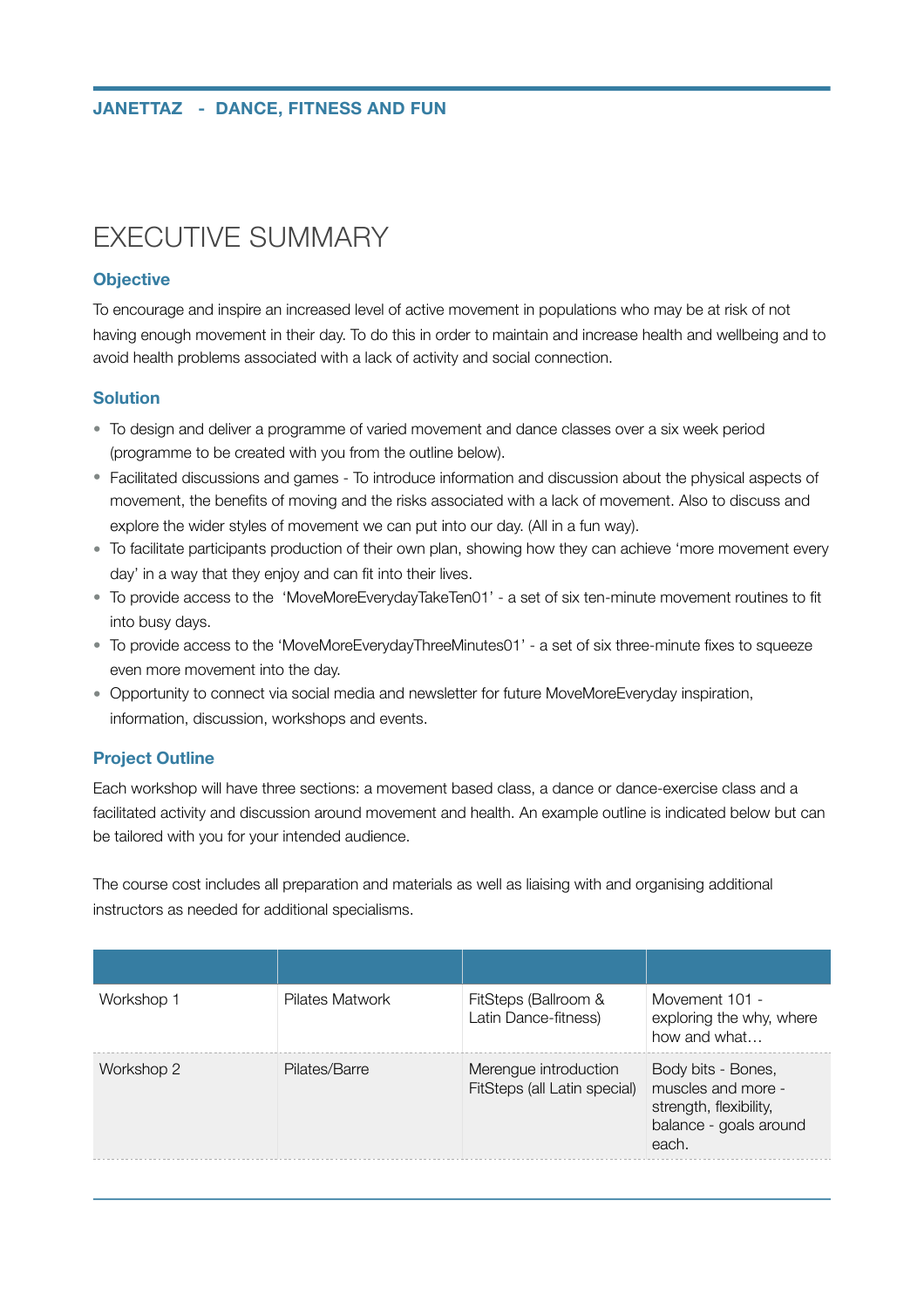### **JANETTAZ - DANCE, FITNESS AND FUN**

| Workshop 3 | Yoga (guest Instructor)    | Tomboogie - It's dance-<br>fitness based on the<br>musicals. The founder<br>makes a specific point<br>about it being good for<br>the mind as well as the<br>body. | Mind & body - Physical<br>and mental health<br>connected.<br>Option to speak about<br>mind/body/spirit.  |
|------------|----------------------------|-------------------------------------------------------------------------------------------------------------------------------------------------------------------|----------------------------------------------------------------------------------------------------------|
| Workshop 4 | RockSteps                  | Modern Jive                                                                                                                                                       | Partner dancing, - it's all<br>about connection.<br>History and choices of<br>styles. Formal vs Informal |
| Workshop 5 | Tai Chi (Guest Instructor) | Modern Jive/freestyle                                                                                                                                             | Activity - Create your<br>own routine - share your<br>moves!                                             |
| Workshop 6 | Pilates (small equipment)  | <b>CLASS CHOICE (voting</b><br>buttons choice from<br>previous workshops).                                                                                        | Re-thinking movement<br>goals and habits                                                                 |

In the example outlined above, there would be two guest instructors. Additional choices could include: Zumba, Bokwa, Boxercise, Marshal Arts, circus skills or other movement and dance styles (depending on availability).

**Janetta** would be at all sessions as a point of continuity for participants and will co-ordinate any guest instructors used in workshops as well as those contributing to the special 'TakeTen' and 'ThreeMinute' sessions.